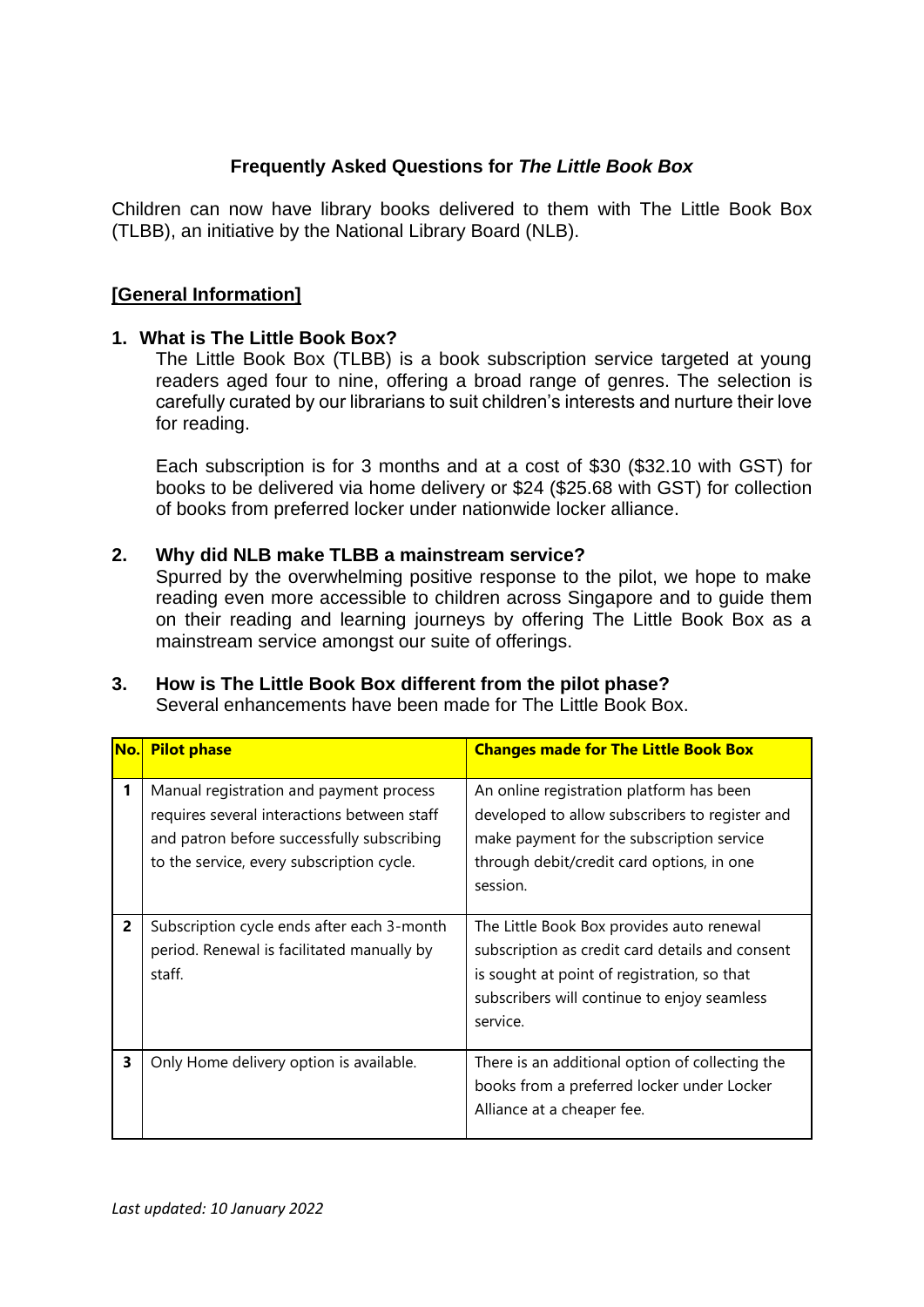**4** Beyond the delivery of items being outsourced, the logistics and warehousing is done inhouse. This takes up considerable amount of resources to manage.

The warehousing, logistics and delivery has been outsourced to one contractor, to allow for scaling up of subscriptions.

**4. Why are the books packed in polymailer bag and not delivered in a box, as described in the name** *The Little Book Box***?**

Subscribers have given feedback on the use of environmentally sustainable materials instead of carton boxes and we have since replaced it with biodegradable polymailer bag, which is an eco-friendly alternative. We have decided to keep the name of the service as "Box" as it has stuck with many of our loyal subscribers.

# **5. How to sign up for The Little Book Box?**

Library members can subscribe to this service at <https://www.nlb.gov.sg/mylibrary/TLBB> to receive a monthly selection of eight (8) English children's books, which include a variety of fiction and non-fiction books. The books span a broad range of children's interests and are catered for two age groups – from 4 to 6 years old and 7 to 9 years old.

This service is catered for a limited number of subscribers on a first-come, first serve basis.

By subscribing to *The Little Book Box,* families can also enjoy a greater number of reads because the eight (8) books received through the subscription service are an addition to members' current loan quota. For example, basic library members who subscribe to this service can continue to borrow up to sixteen (16) books at any public library.

# **6. Who is eligible to sign up for this service?**

All NLB library members can sign up and subscription is not limited by age. Each library member is eligible to sign up for one (1) subscription.

**7. Is there a limit to the number of subscribers NLB can accommodate each month? Will we be put on a waiting list if the service is over-subscribed?**  There will be limits based on the package type where more will be available for 4 to 6 years old, based on its higher demand.

There is no waiting list if the service is oversubscribed. However, you can subscribe to the next cycle when the registration period opens.

**8. If the service is over-subscribed, how long do I have to wait to successfully sign up for it?**

You will be able to subscribe for the next subscription cycle once the registration starts.

| <b>Cycle period</b>      | <b>Registration period</b> |
|--------------------------|----------------------------|
| 1 May 2022 – 31 Jul 2022 | 16 Feb 2022 – 15 May 2022  |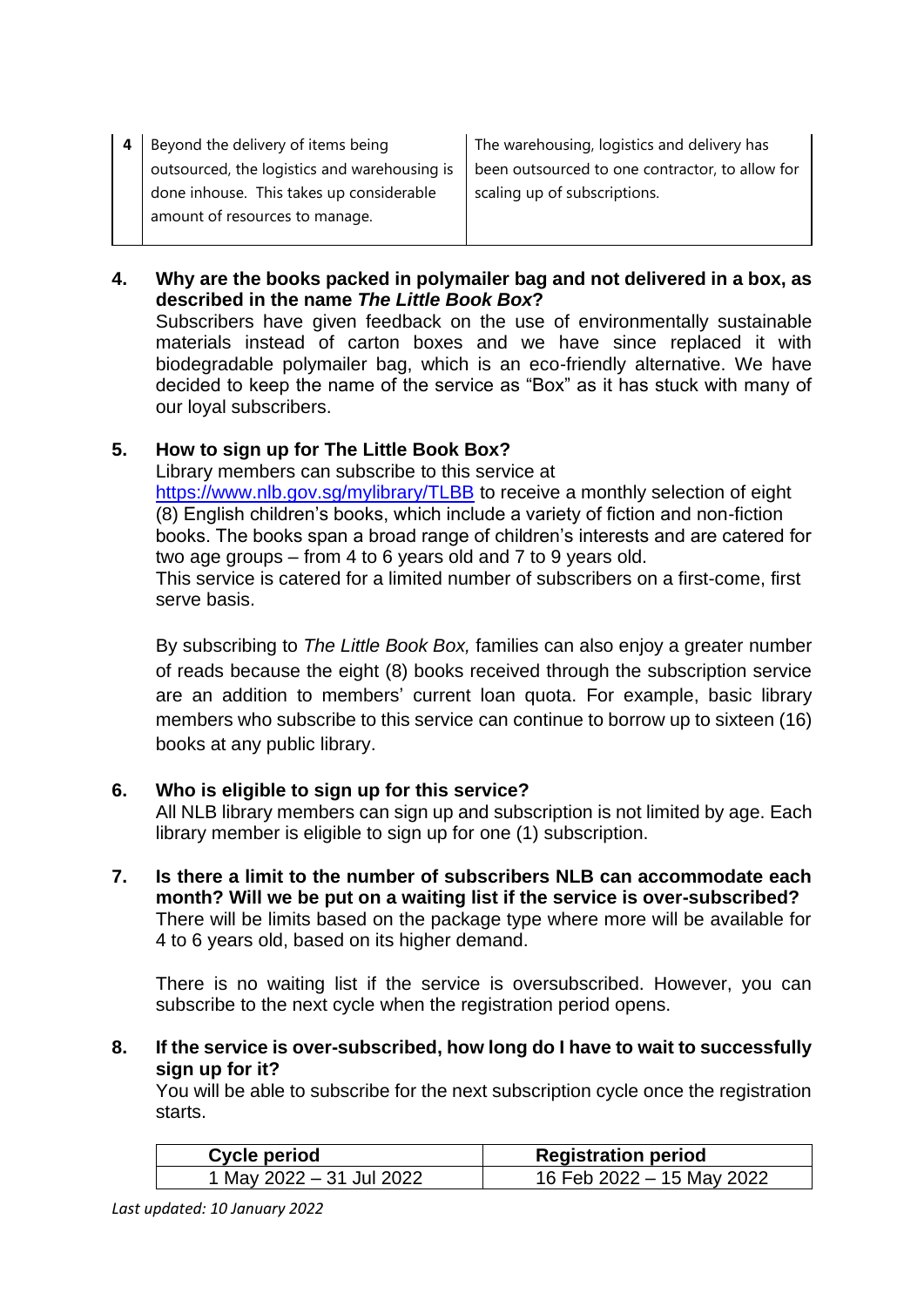| 1 Aug 2022 - 31 Oct 2022 | 16 May 2022 - 15 Aug 2022 |
|--------------------------|---------------------------|
| 1 Nov 2022 - 31 Jan 2023 | 16 Aug 2022 - 15 November |
|                          | 2022                      |
| 1 Feb 2023 - 30 Apr 2023 | 16 Nov 2022 - 15 Feb 2023 |
| 1 May 2023 - 31 Jul 2023 | 16 Feb 2023 - 15 May 2023 |
| 1 Aug 2023 - 31 Oct 2023 | 16 May 2023 - 15 Aug 2023 |
| 1 Nov 2023 - 31 Jan 2024 | 16 Aug 2023 - 15 Nov 2023 |

**9. Will my subscription be confirmed after I complete the registration?** Subscription is confirmed after completion of registration form and upon receipt of payment. You will also receive a confirmation email for your subscription.

#### **10. What is the subscription period?**

Each subscription period is three (3) months.

#### **11. Can I opt to subscribe for one (1) month?**

No, the subscription period is three (3) months and you will need to pay the full subscription fee.

**12. How do I extend my subscription for another three (3) months?** 

You are automatically enrolled for the next subscription cycle with payment deduction from your debit/credit card until you decide to unsubscribe from The Little Book Box.

#### **13. How do I cancel my subscription?**

There are 2 ways to cancel your subscription.

- 1) From The Little Book Box information page in NLB Mobile app or NLB website.
- 2) From the unsubscribe link provided in email notifications.

Please note that there will be no refund if payment has already been deducted from your credit/ debit card for the next subscription cycle. You will continue to receive the books for the subscription cycle paid. However, you will then be unsubscribed from the subsequent cycle onwards.

#### **14. Is there a cut-off date to unsubscribe from the service?**

Yes, please take note of the cut-off date to unsubscribe in the table below. Otherwise, the subscription is renewed automatically, and no refund will be provided for the subscription fees deducted.

| <b>Cut-off date to Unsubscribe</b> | <b>Subscription Cycle</b> |
|------------------------------------|---------------------------|
| 15 Apr 2022                        | 1 May 2022 - 31 Jul 2022  |
| 15 Jul 2022                        | 1 Aug 2022 - 31 Oct 2022  |
| 15 Oct 2022                        | 1 Nov 2022 - 31 Jan 2023  |
| 15 Jan 2023                        | 1 Feb 2023 - 30 Apr 2023  |
| 15 Apr 2023                        | 1 May 2023 - 31 Jul 2023  |
| 15 Jul 2023                        | 1 Aug 2023 - 31 Oct 2023  |
| 15 Oct 2023                        | 1 Nov 2023 - 31 Jan 2024  |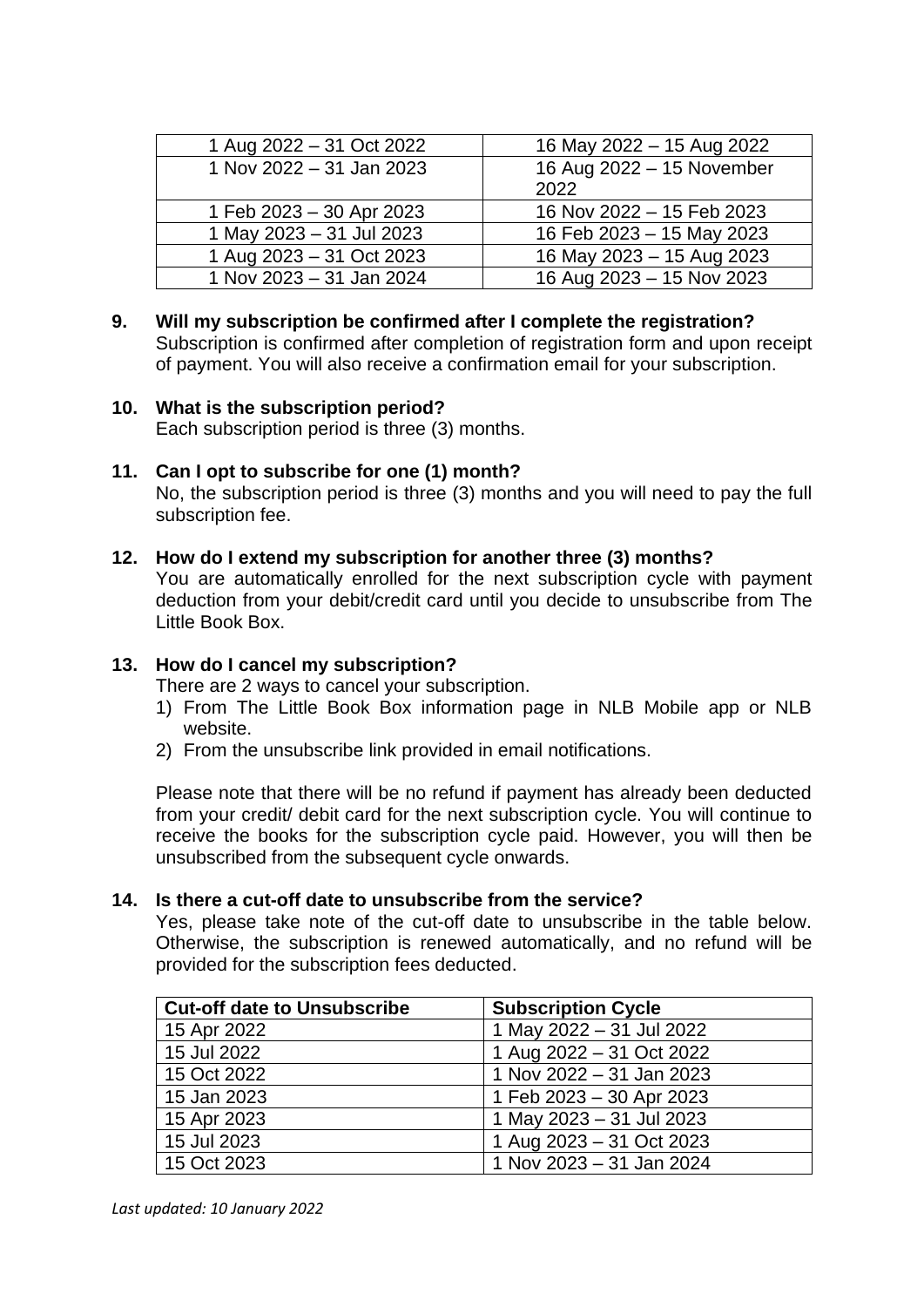Please note that there will be no refund if payment has already been deducted from your credit/ debit card for the next subscription cycle. You will continue to receive the books for the subscription cycle paid. However, you will then be unsubscribed from the subsequent cycle onwards.

**15. When will payment be deducted for the next subscription cycle?** 

Payment will be deducted on the  $16<sup>th</sup>$  of the month prior to the start of the next subscription cycle.

| <b>Date of Payment Deduction</b> | <b>Subscription Cycle</b> |
|----------------------------------|---------------------------|
| 16 Apr 2022                      | 1 May 2022 - 31 Jul 2022  |
| 16 Jul 2022                      | 1 Aug 2022 - 31 Oct 2022  |
| 16 Oct 2022                      | 1 Nov 2022 - 31 Jan 2023  |
| 16 Jan 2023                      | 1 Feb 2023 - 30 Apr 2023  |
| 16 Apr 2023                      | 1 May 2023 - 31 Jul 2023  |
| 16 Jul 2023                      | 1 Aug 2023 - 31 Oct 2023  |
| 16 Oct 2023                      | 1 Nov 2023 - 31 Jan 2024  |

Please note that there will be no refund if payment has already been deducted from your credit/ debit card for the next subscription cycle. You will continue to receive the books for the subscription cycle paid. However, you will then be unsubscribed from the subsequent cycle onwards.

#### **16. What happens when payment for the next subscription cycle fails?**

An email notification will be sent to inform of the failure, and you will be prompted to make payment before the end of the month, via another debit/credit card. You will be unsubscribed from the service if no payment is made by the end of the month.

#### **17. What is the loan period for these books borrowed?**

The loan duration for books under this subscription service is twenty-one (21) days, excluding delivery time.

# **18. Can I renew the books for another 21 days? If not, why?**

No, renewals do not apply to this service. Renewal is not applicable as these books have been set aside for a monthly rotation among subscribers.

**19. How do I get the list of books borrowed under this subscription service, and their due dates?** 

NLB will prepare the books and arrange for delivery. You will receive an email with the list of eight (8) books borrowed and their due dates. A printed receipt will also be inserted into the biodegradable polymailer bag with the books. You will also be able to monitor the due dates of the books under this service in your library membership account via the NLB Mobile app or website.

.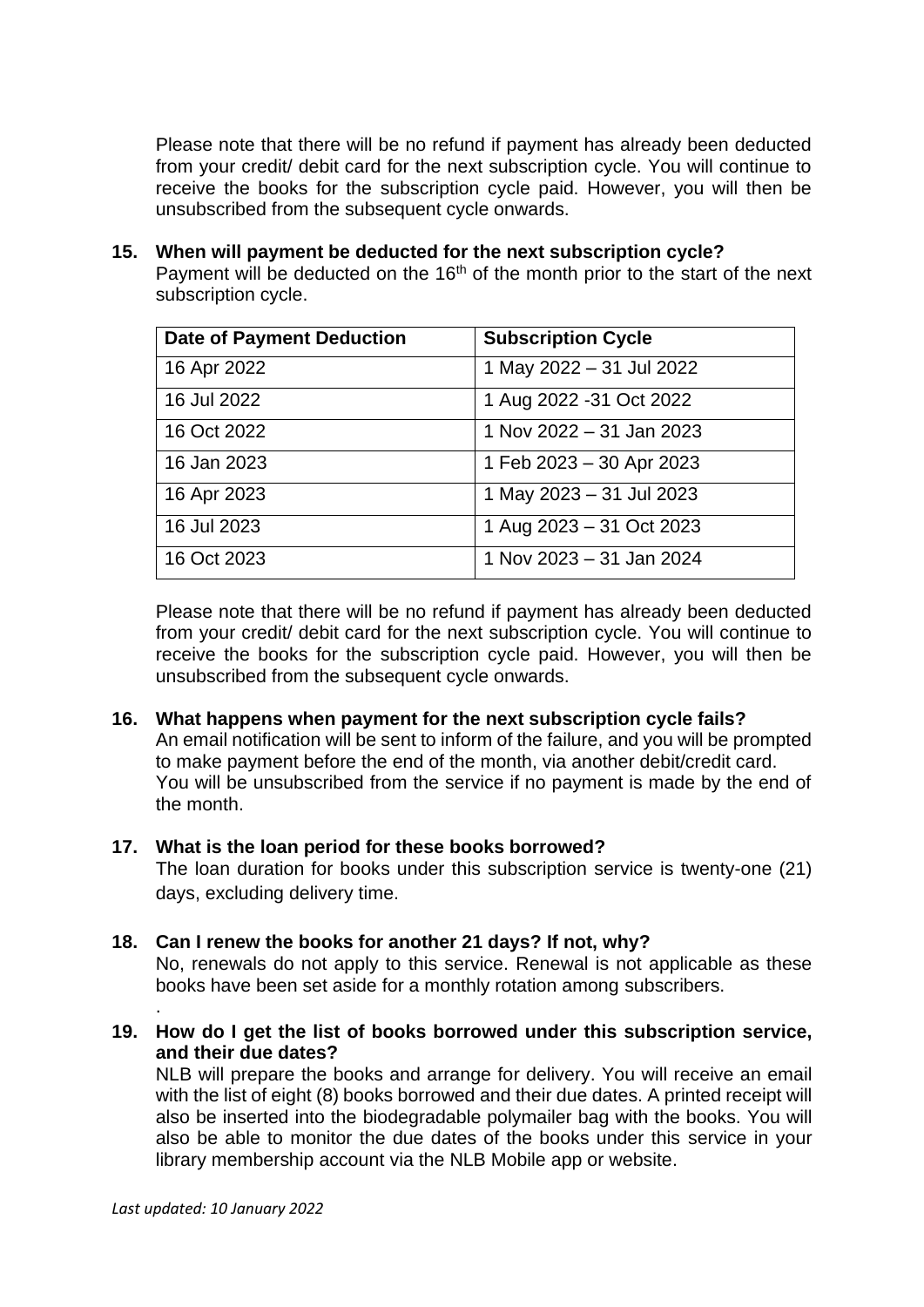**20. I am a basic member and am entitled to borrow 16 items. Why do I see a quota of 32 items in the NLB Mobile app?** 

Signing up as a subscriber of TLBB will entitle you to an increase of 16 items in your quota. The additional quota of 16 items is reserved for NLB to process the bundles that you will receive during the subscription period. You will not be able to utilise this quota to borrow books from the library.

**21. Why am I not able to borrow items at the library when the screen on the borrowing station / the NLB Mobile app shows my quota of 32 / 40 items is not maxed out?** 

Signing up as a subscriber of TLBB will entitle you to an increase of 16 items in your quota. The additional quota of 16 items is reserved for NLB to process the bundles that you will receive during the subscription period. You will not be able to utilise this quota to borrow books from the library. If you are a basic member, you will still be entitled to borrow 16 items at the library. A partner member will entitle you to 24 items.

- **22. Why are there books borrowed in my account when I did not borrow them?**  To prepare for the delivery of your subscription bundle, NLB will first charge the loan of books into your account before they are delivered. The books will then be delivered within 1-3 days. If you have downloaded the NLB Mobile app, you will receive notifications from the app about these loans made under your account. You will also receive a subsequent e-mail informing you of the books borrowed for the bundle.
- **23. Can I still continue to borrow books from the public libraries?**  Yes, you can. In addition to the eight (8) books delivered to you, subscribers who are basic library members can continue to borrow up to sixteen (16) books at any public library.
- **24. Will the books be collected back as part of the subscription service or do I have to head down to a library to return the books?** There is no pick-up service for The Little Book Box. Please return the books at the book drop at any of the public library island-wide. Overdue fines will be incurred at \$0.15 per book per day for late returns.
- **25. Will there be fines incurred if I return the books late?**  Overdue fines will be incurred for late returns. Charges will also be incurred for any lost/damaged books. For detailed information, please refer to the [NLB](https://safe.menlosecurity.com/https:/www.nlb.gov.sg/Visit/GettingOriented/Membership.aspx)  [membership guide](https://safe.menlosecurity.com/https:/www.nlb.gov.sg/Visit/GettingOriented/Membership.aspx) . Please pay the charges before the next delivery of books.
- **26. Will I be able to receive subsequent deliveries if there are outstanding charges in my account?**

You will need to pay the outstanding charges before the next subscription bundle is processed and arranged for delivery. NLB will stop delivering subscription bundles until the fees/charges are paid.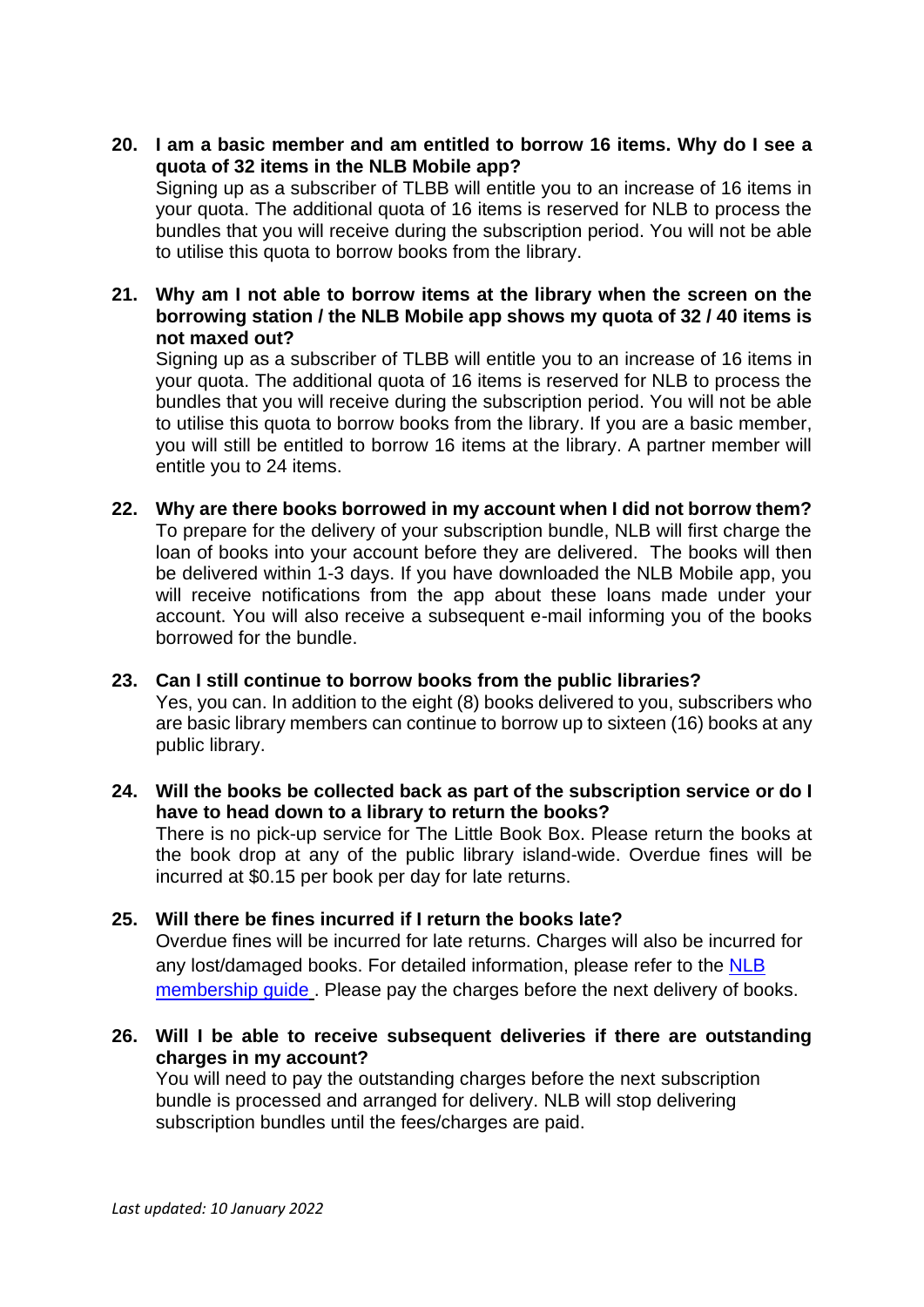# **[Information about the selection of books]**

# **27. Can I request for a change of books if I do not like the selection?**

We are unable to accept requests for an exchange of books. A set of eight (8) books as selected by NLB will be delivered to you each month. Each subscription bundle of eight (8) books is put together by NLB based on a specially curated list of titles chosen to appeal to a broad range of interests among children. We are unable to cater to individual preferences for this service.

# **28. Will NLB ensure I don't receive books I have borrowed before?**

The books have been curated especially for the above-listed age groups but NLB cannot guarantee that you/your children might have borrowed them on your/their own before. If your child receives a book that he/she has read before, you may wish to encourage your child to re-read the book to gain a different perspective. NLB will ensure there are no repeated titles in the sets of books you will receive monthly.

# **29. Will the curated books also include those in mother tongue languages?**

Only English books are included in The Little Book Box services. We will study the demand for books in mother tongue languages in the future. For recommendations of Mother Tongue Language books for primary school children, you may refer to the following lists which include various topics to expand children's reading selections.

Chinese language Malay language Tamil language







- **30. How will NLB ensure that the curated books are suitable for children?** Our librarians have carefully assessed the booklist to ensure the suitability of content for children. Our librarians are also mindful to select a variety of engaging books that will educate and entertain.
- **31. How would librarians take into consideration the preferences of children?** Librarians have selected fiction and non-fiction books to appeal to a broad range of interests across two age bands, 4 to 6 years old and 7 to 9 years old. The objective is to expose the children to different genres and authors.

Subscribers can provide feedback on the recommended books for their children at [enquiry@nlb.gov.sg](mailto:enquiry@nlb.gov.sg)

*Last updated: 10 January 2022*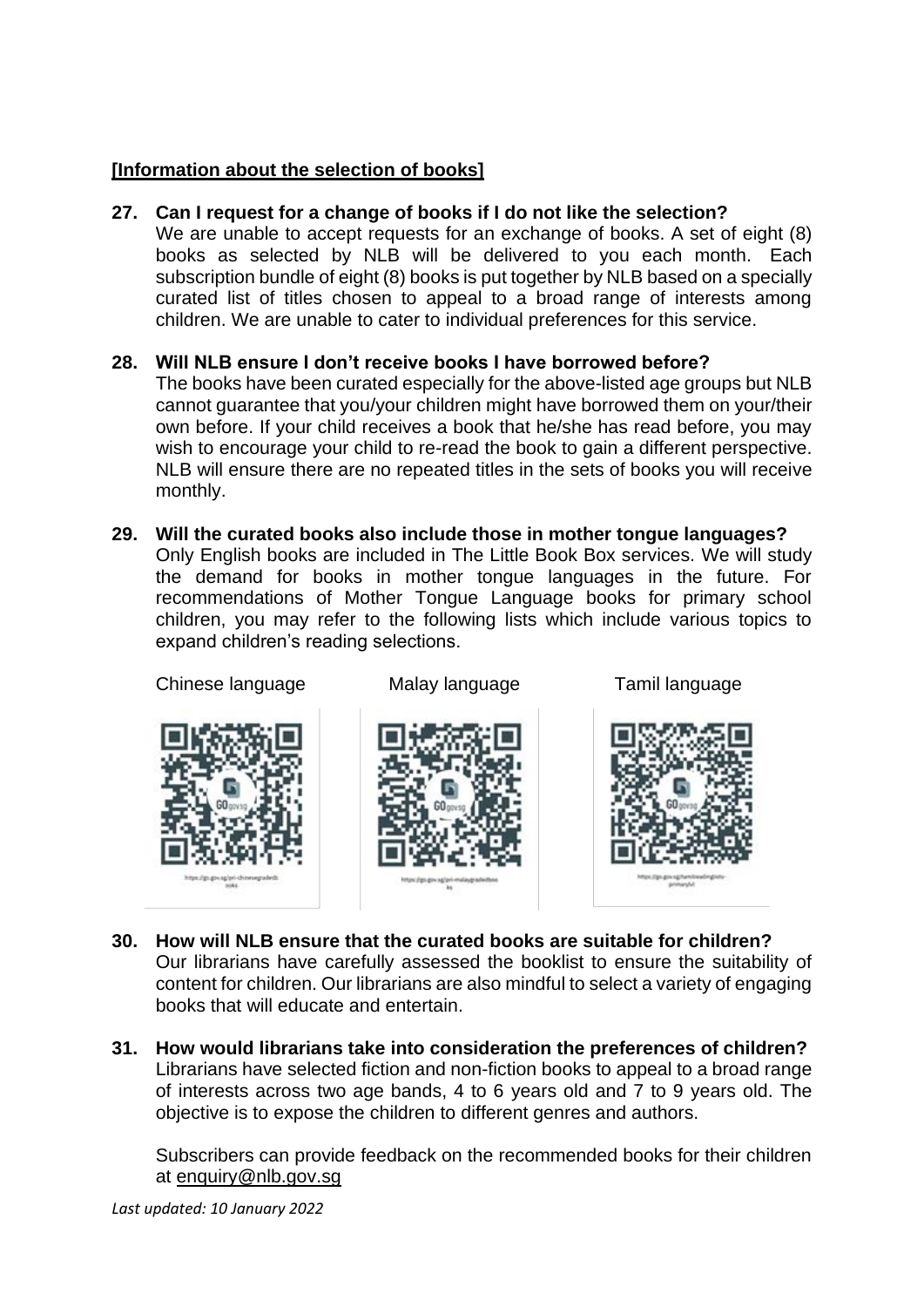**32. Will the returned books be 'sanitised' the same way as borrowed books?**  Books from The Little Book Box will be set aside for at least 24 hours before being repacked and delivered. Some books will be set aside for a longer period as we have multiple book sets for the Little Book Box delivery service.

#### **33. I have selected the subscription for the 7-9 age group. I found the books too easy/difficult for the child. Can NLB select more titles to better fit the reading level of my child?**

The books are selected based on the general reading level of children aged 7-9 years old. It is not uncommon for children at this age to read upward and downward their graded reading level. Hence, there will be a combination of simple and more advanced books to cater to different reading levels. Coupled with the wide range of content of the curated titles, we hope that most children in this age band will enjoy them. Moreover, parents are encouraged to supplement their child's reading by selecting their books at the public libraries.

#### **[Information about delivery]**

#### **34. How is NLB managing the delivery?**

NLB has engaged a third-party vendor to pack and deliver the bundle and NLB will share the subscriber's contact details with NLB's third-party vendor for the sole purpose of delivery.

#### **35. How will the book delivery be carried out?**

Our vendor will prepare and pack the book bundle at the centralise warehouse and deliver to subscribers' home or to the island-wide parcel locker stations for subscribers to collect.

For subscribers who have chosen the locker stations option, they will receive a SMS/email notification informing them that their bundle has been deposited and ready for collection.

### **36. If I have chosen home delivery at registration page, can I change to locker delivery for the subsequent cycles, or vice versa?**

As subscribers are enrolled in auto-renewal, the information used for the subsequent deliveries will be based on the point of registration. If you wish to change the delivery mode from home to locker or vice versa, you will have to cancel subscription and register for The Little Book Box again.

#### **37. When will we receive our first bundle delivery?**

You will receive an email to inform you that books have been processed and borrowed under your membership account. The bundle will be delivered by our vendor to the indicated address within 1 day upon email notification.

#### **38. When will I receive the next bundle?**

The next bundle will be delivered about a month later from your first bundle.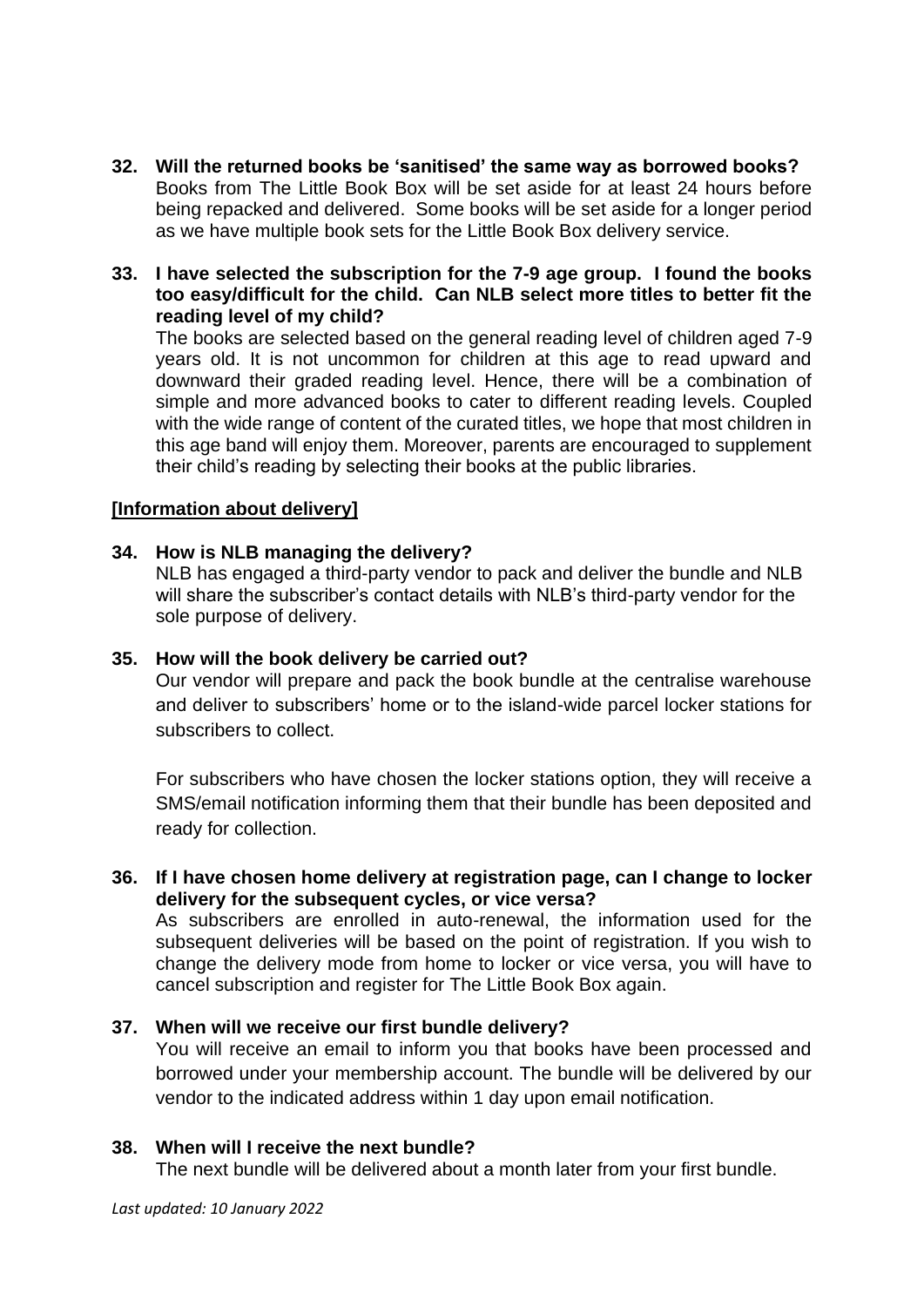### **39. What if the books are damaged during delivery?**

Subscribers should immediately take a photo of the damaged books upon receiving the bundle and write to us at [enquiry@nlb.gov.sg.](mailto:enquiry@nlb.gov.sg)

### **[For home delivery]**

- **40. What is the difference between the delivery address in the TLBB registration page and the address NLB has in my account?**  The delivery address indicated in the registration page will be used solely for The Little Book Box delivery. The address in your NLB account will remain unchanged for the purpose of other library services.
- **41. Can I choose delivery slots for home delivery option?**  For home delivery services, you will not be able to choose delivery slots. Our vendor will notify two (2) hours prior to delivery.
- **42. What if I am not at home when the books are delivered?**  Our vendor will notify two (2) hours prior to delivery. Our vendor will contact you to make arrangement for the second delivery attempt if the first delivery fails.

If there is no one to receive the package on the second attempt, you may choose to opt for contactless delivery drop off. However, our vendor will not be held responsible for any losses or damaged to the parcel.

**43. What happens if I need to change the delivery address for the next subscription cycle?**

You can write in to [enquiry@nlb.gov.sg.](mailto:enquiry@nlb.gov.sg)

# **[For locker delivery]**

**44. How does locker delivery work? How do subscribers know when and where to go to collect his/her package at the reservation lockers?** Subscribers can choose to pick up the bundle from a locker station under Locker Alliance. Subscribers will receive a SMS and email notification informing that the bundle has been deposited and ready for collection from the designated locker

station chosen at point of registration. A unique collection pin will be sent to the subscriber's mobile number to retrieve the package.

- **45. Where are the parcel locker stations located?** The lockers are located at HDB blocks, MRT/Bus Interchanges, Community Clubs and Private Estates. You can search for the locker location [here.](https://www.lockeralliance.net/lockers)
- **46. What are the operating hours of the lockers?** The locker stations operate 24hrs.